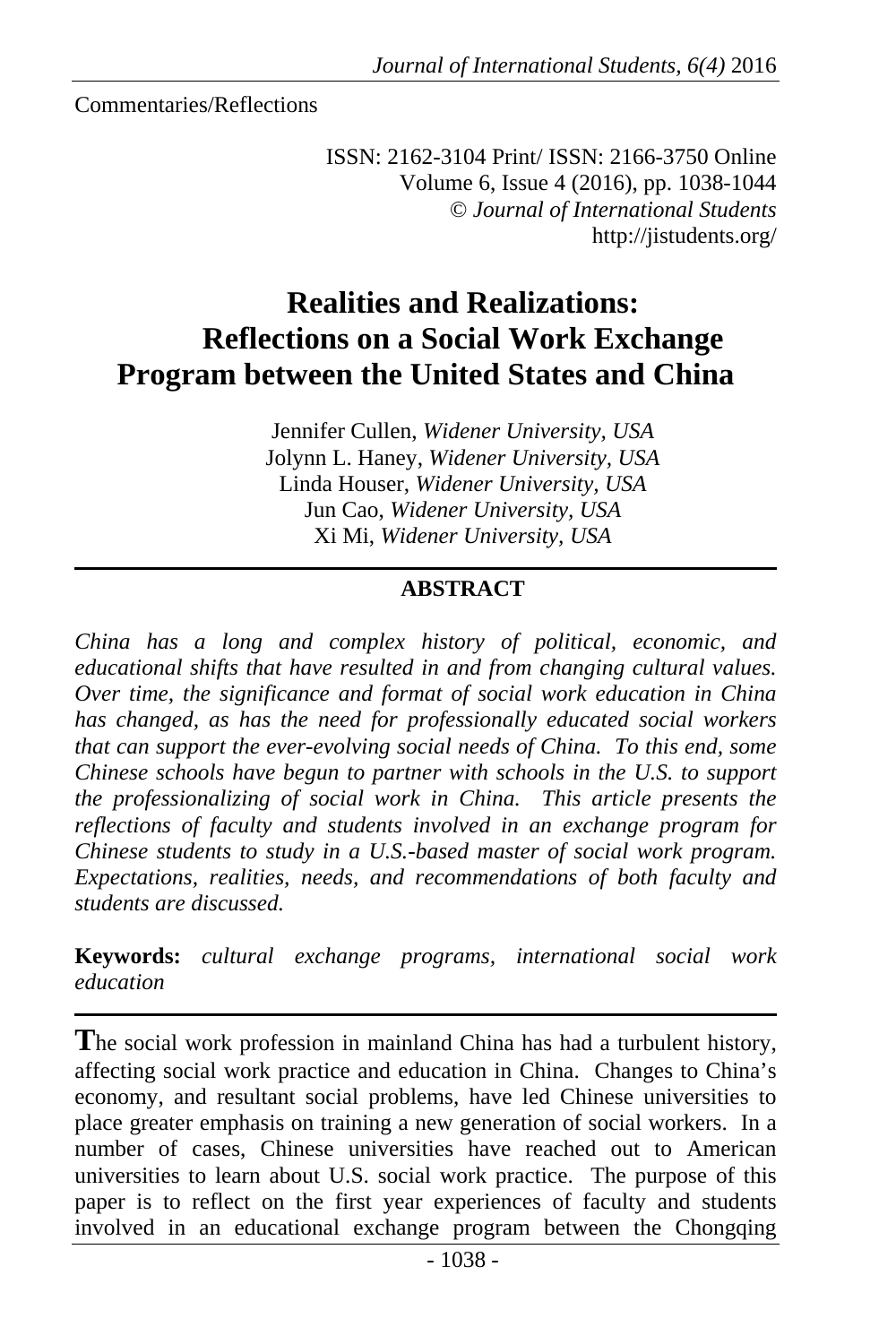Technology and Business University (CTBU) in Chongqing, China and Widener University in Pennsylvania, United States.

## **History of Social Work and Social Work Education in China**

According to Fang (2013), the history of social work education in China has run parallel to the economic and national changes that have influenced the way social welfare problems have been defined and addressed. Originally, social problems in China were addressed using a "clan-based model," whereby villages and ancestral family organizations managed local social welfare needs (Shu, 2013, p. 18). From the 1920s through the 1940s, social work as a profession expanded, with over twenty universities creating social welfare departments (Liu, Sun, & Anderson, 2013; Shu, 2013).

After 1952, social work programs, and consequently social work education programs, in China were considered to be "serving the capitalists" (Liu et al., 2013, p. 180); as a result, social work fell out of favor. In the early 1980s, new policies were developed to modernize and industrialize China, leading to a resurgence of social work education programs (Fang, 2013; Feng, 2013; Shu; 2013).

One of the challenges facing social work education programs in China has been "the task of indigenization" (Liu et al., 2013, p. 192). Because the social work profession has waxed and waned in China, current Chinese social work educators lack professional experience and curriculum development experience, and struggle with providing practice opportunities for their students (Lui et al., 2013). Although China has made progress with reestablishing social work education, there remains a need to support China's efforts to create culturally contextual social work programs that incorporate Chinese values.

## **PROGRAM DESCRIPTION**

## **Program for Educating Social Work Students**

During the Fall 2015 semester, five CTBU students participated in two distance- learning courses in social work (one policy course and one practice course) from their Chongqing location. As part of the two online introductory courses, two Widener University faculty members traveled to China to provide five days of intensive learning to finalize course content and prepare the students for their Spring semester in the U.S. During the Spring 2016 semester, three CTBU students traveled to the U.S. to participate in three campus-based policy and practice courses at Widener University. The goal of this one-year exchange was to bridge undergraduate coursework taken in China in a variety of substantive areas, with future graduate coursework to be taken in the U.S. in social work.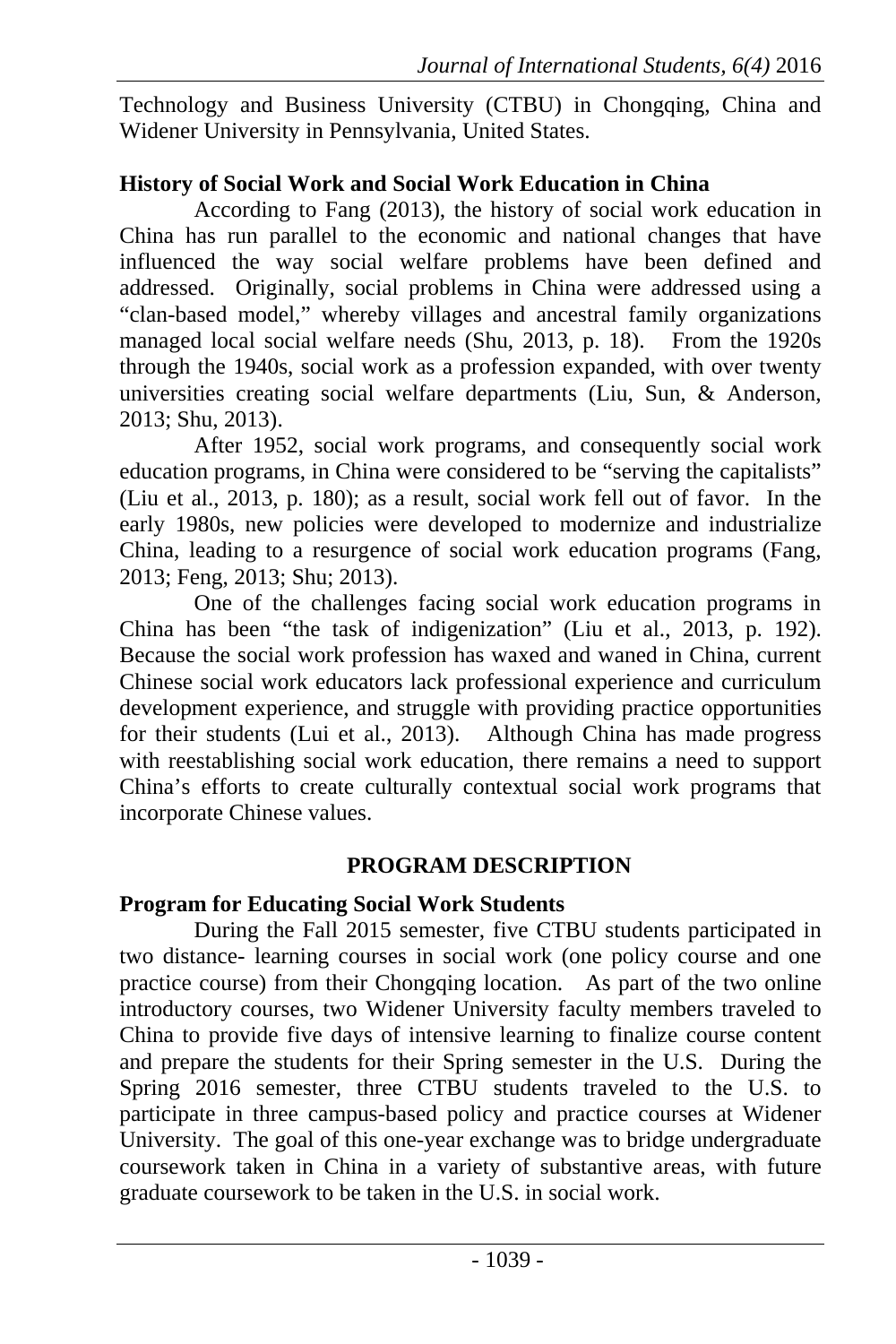#### **Faculty Expectations versus Realities**

Faculty prepared for the Fall 2015 courses according to the format and methods used in their parallel U.S-based courses. Almost immediately the faculty realized there would be difficulties using typical U.S. instruction techniques to educate the CTBU students. For example, although the students were adept at using technology, they were not accustomed to accessing course materials, such as syllabi and assignments, online, to viewing the PowerPoint presentations being used to instruct or to being required to upload papers or participate in message board discussions. In addition, due to the Chinese government's restrictive internet access policies, certain systems of communication and course tools, such as Skype and YouTube videos, were not available. Also, while the students were able to verbally communicate in English, they needed significant support with their writing skills.

**Faculty Narrative**. We (the U.S. instructors) found the experience of teaching in China to be enlightening. The high value that Chinese citizens place on education was evidenced by the ambitious and extensive coursework taken by our students, by the hospitality and respect shown to us by both students and faculty, and by the level at which students engaged the material we were presenting. We were honored with several meals that included not only high-level CTBU administrators, but also government representatives. Additionally, the students were serious and engaged in the coursework, balancing both their intensive time with us with examinations and lectures in their other courses. The campus and surrounding neighborhood were active with student activities and academic studies from early morning until late into the evening. In fact, during the week, students would attend class with us from 2 pm to 7 pm each day, share meals with us as often as possible, and take us to local sites, all so they could learn more about social work and American culture, as well as practice their English.

Both the policy and practice courses were designed to introduce students to social work as practiced in the U.S., as a precursor to the students' matriculation into a U.S.-based program and internship. Understandably, many of the Western ideologies, values, and theories that predicate social work education in the U.S. were novel to the Chinese students. Also, because many U.S. social welfare policies are based in the history of migration and modernization in the U.S., the students did not have background knowledge and experience to contextualize their new learning. For these reasons, our educational content had to attend not only to the "what" and "how" of U.S. social work, but also to the far more abstract and elusive "why" of U.S. social work.

In addition to course content related issues, the students had different learning style needs than those around which our courses had been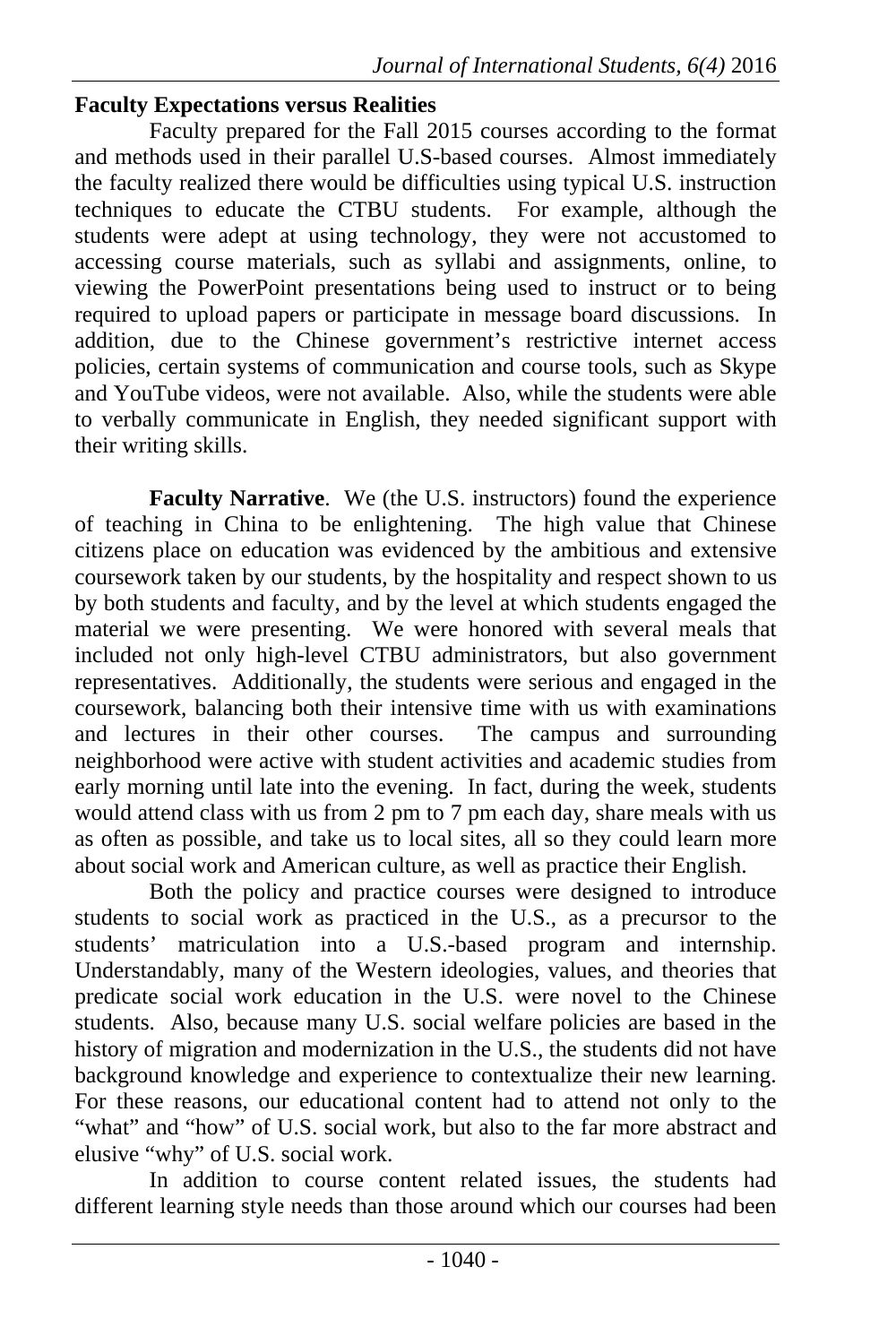designed. It became apparent that the students communicated and learned in a collectivist (i.e., shared learning) format, where they communicated both in English and Chinese with one another to interpret and discuss the concepts taught in the class as well as to facilitate the completion of the course assignments. To address this difference, we replaced individual assignments with group assignments. For example, initially the practice course required each student to record a video of themselves conducting an initial client assessment. The assignment was modified so that all students participated in a single role-play that they created to demonstrate interviewing skills, family dynamics issues, and conflict resolution skills. Indeed, during one class session, the students designed and carried out several role plays, alternating the roles of client and social worker.

We made other program adjustments. For example, although graduate social work students at Widener University are required to complete a writing module to learn academic writing skills, faculty determined that weekly group tutoring sessions would provide more individualized writing support for the CTBU students during their time in the U.S. The students faced considerable challenges with completing their writing assignments; assignments that might take their American counterparts one hour to write, could take five or six hours for the CTBU students to complete. In retrospect, writing assignment expectations for the CTBU students may have been unrealistic, given the actual time they needed to acclimate to an American university environment, learn English, and develop formal English writing skills.

#### **Student Expectations versus Realities**

The students expected to learn social work skills within a U.S. context that they could implement in their own country, with the hope of helping China create better policies to support its social welfare needs. The students' expectations centered on becoming more proficient in English and building their social work skills. American life turned out to be very different than what they had expected. They found they were able to spend time with actual clients in the field, role-play social work situations in classes, visit a variety of social service agencies, and meet state politicians.

While some expectations of learning about client interactions and practicing English were realized, the students discovered that studying in the U.S. was very different than in China. In the U.S., the students found they had more freedom to express their thoughts in class and opportunities to collaborate with their classmates. Having limited oral English skills led to some frustration when attempting to understand others and be understood. Two of the female students were roommates, which gave less opportunity to practice English in their dormitory. Because of this, the expectations of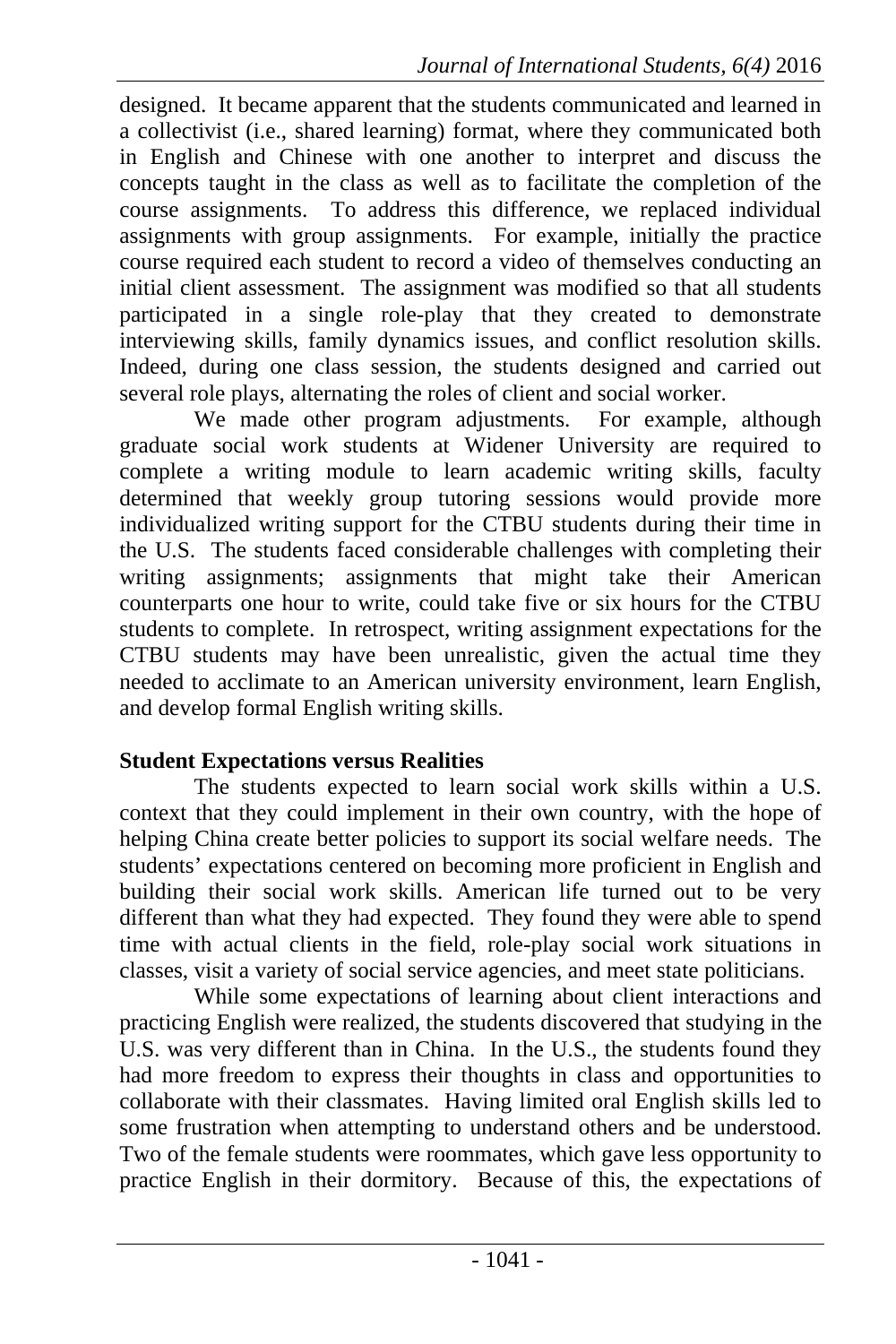becoming more proficient in spoken English were not met to their satisfaction.

**Student Narratives:** The following are excerpts from the students' perspectives:

American life is totally different than I expected. This is a different country and culture from China. I met diverse people, they gave me thoughts about their lifestyle. We shared their experiences and learned how to have a conversation with clients. In class, we used role-play to practice real conversation situations. We helped each other to improve our skills when meeting with clients. I also visited some agencies to learn how organizations work, which really helped me a lot. I went to Harrisburg to advocate for laws that affect social workers, which was a new experience. In China, I did not have opportunities to talk with senators and lawmakers. It was really cool.

Another student wrote:

I feel that when studying in China, people are really concerned about your scores on exams. In China we have different evaluation standards than in the U.S., and our daily behaviors are also important. In China, every class has an exam, and you have to memorize all the theories and write them down. In the U.S., some of our classes don't have final exams. In the U.S., it seems that what professors care about most is whether the student captures the skills or ideas. So while the Chinese way of learning emphasized using exams to evaluate the students, classes in America focus on helping the students to learn and professors use diverse ways to evaluate the students.

In addition, the classes in college are more in China than the U.S. My major was public administration in China, and we used to have eight or more classes every semester, although the social work major students may have more field work, one friend of mine who studied social work also complained about the heavy classwork.

> In China we always have more than 60 students in each class, so the professors always lecture and many students don't have the chance to ask questions or answer the professor's questions in class. In the U.S., students are free to speak their own thoughts in class, which would sound incredible in China. Because of the huge number of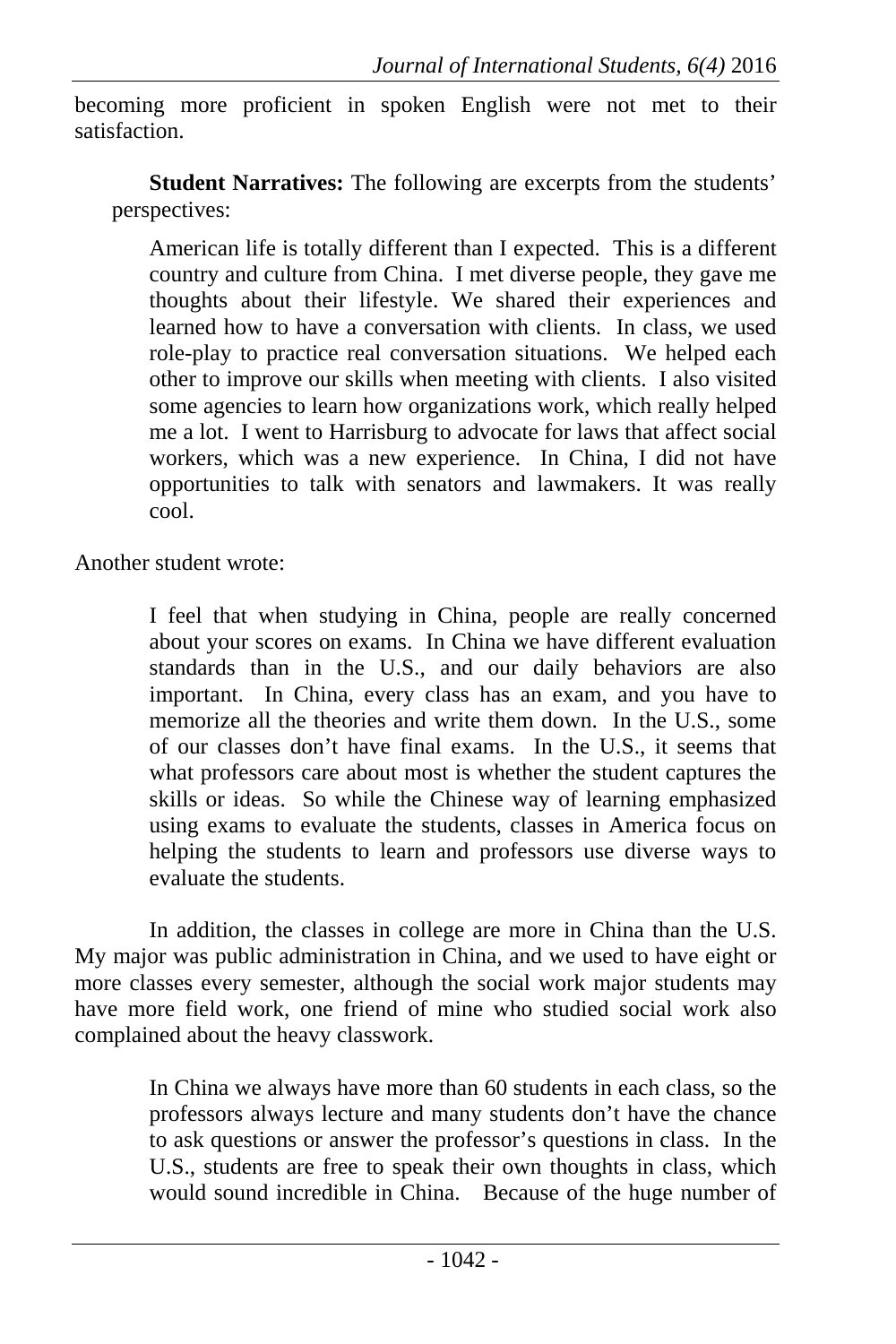people in one class in China, the professor can't help everyone. The professors don't know many of the students' names.

#### **IMPLICATIONS AND RECOMMENDATIONS**

The general consensus of both faculty and students was that the program was a mutual learning experience. While expectations were different from realties, the experience provided opportunities to learn from one another. The students hoped to learn more policy development and direct social work practice skills, but also used the opportunity to help their U.S. student peers understand the policies and values that guide Chinese systems of welfare management. In terms of learning style, it was clear that cultural elements impacted the learning experience, which required adjusted expectations. The faculty allowed the students to work together on projects and assignments as this enabled them to use their native language and facilitated better understanding of concepts. This collective learning process better suited the collectivist value of Chinese culture than the individualistic drive for grades that is common in the U.S. education system. This adjustment in learning format for projects and assignments also enabled the students to share their values and policy practices in China with the American students thereby enhancing global awareness of social welfare issues.

Based on this initial cultural and educational exchange experience, it seems clear that a successful exchange program requires that both faculty and students be able to adjust their expectations. Three main recommendations for supporting Chinese students in learning at the higher education level emerged. First, course assignments and content delivery may need to be adjusted to accommodate both language and learning style barriers; however, these accommodations need not alter the essential elements of the course, rather they may illuminate underlying assumptions in teaching methods and systems of content delivery that may actually benefit native English-speaking students as well. Second, faculty may need to dedicate more time to explaining and helping international students understand some fundamentals of course content which are often based in assumptions of previous learning. For example, in this program, the essence of social work is predicated on U.S. social welfare and policy development, cultural values and societal needs. These underlying values and needs and concomitant policies will be different when based in Chinese culture. Therefore, educators must make adjustments in delivering content that is based in an assumption of common background, understanding or value bases. Lastly, programs will need to provide support for academic writing, understanding the subtleties of language and social interactions in order to assist students in their adjustment to learning in the U.S. However, it is imperative that educators explain these supports and provide them in a